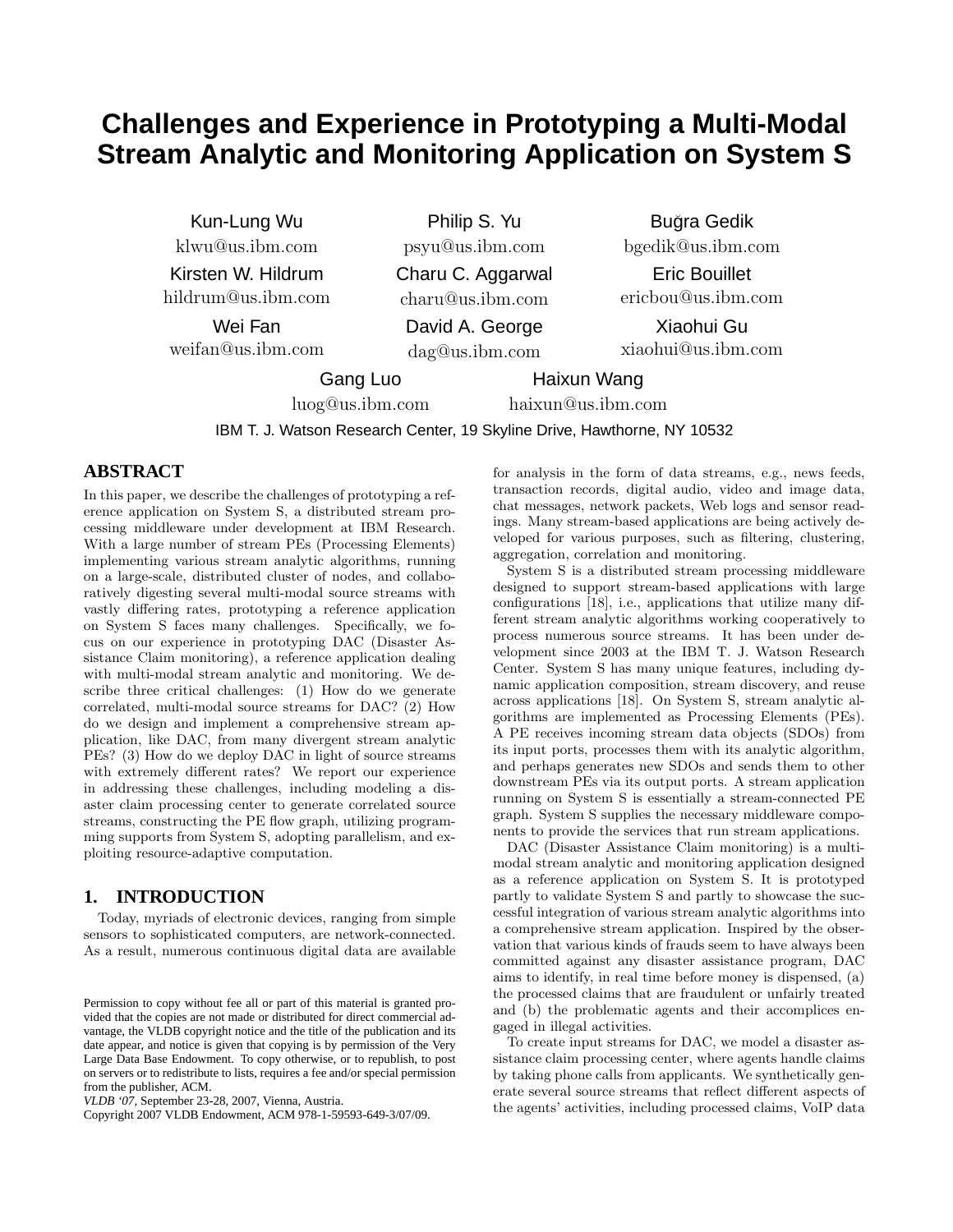from the conversations between agents and applicants, email log of the agents, video surveillance data from the processing center, and selective news feeds. These streams are interrelated and multi-modal, including data records, audio, video and ASCII text, and they have vastly divergent data rates. For example, for each processed claim, there are one or more phone conversations, each conversation further comprising of about 100 VoIP conversation segments. Hence, the data rate of the VoIP stream, in terms of SDOs per second, can be as many as 100 times that of the processed-claim stream, creating vast mismatches in stream processing demands among different PEs.

There are many challenges in prototyping DAC, including individual PE programming, job-level composition, workload generation, and PE deployment over a cluster of machines. In this paper, we focus on three most critical ones: (1) How do we create correlated, multi-modal source streams for DAC? (2) On the programming level, how do we design and implement a comprehensive, stream-based analytic and mining application on System S from many divergent PEs? (3) On the operational level, how do we deploy numerous PEs in DAC, each with a different ingestion rate and computation requirement, so that they can properly handle and correlate multi-modal streams with extremely different rates? We report our experience in addressing these challenges, including modeling a disaster claim processing center, designing and implementing the PE flow graph of DAC, using PE programming supports from System S, exploiting parallelism and adopting resource-adaptive computation. We also show a few snapshots of a DAC demo run, employing 51 PEs running on 35 nodes.

To the best of our knowledge, DAC represents a first-ofa-kind, stream-based analytic and mining application employing a large number of PEs. We don't use any training or labeled data in DAC; the analytic and mining algorithms are self-learning in nature. With parallelism and resource-adaptive computation, DAC successfully handles mismatches in stream processing load among the PEs. Additional synergism and cooperation among the PEs are realized via inter-PE feedback and progressive filtering.

The focus of this paper is on addressing the three challenges, not the investigative story of DAC, which is somewhat concocted. The source data are synthetically generated. Nevertheless, the challenges are real problems that future designers would also face in their development of largescale stream applications. Because stream-based processing and application development is still an emerging area, we believe that our experience so far is important and will be beneficial to future developers of sizable stream applications.

The rest of the paper is organized as follows. Section 2 describes related work. Section 3 provides an overview of System S. The three key challenges of prototyping DAC on System S are described in Section 4. Section 5 details our experience in addressing these challenges, including generating workload for DAC, designing and implementing DAC and deploying DAC. Section 6 shows a few snapshots of a DAC demo run. Section 7 describes important lessons learned. Section 8 discusses ongoing and future work. Finally, Section 9 summarizes the paper.

## **2. RELATED WORK**

Even though there exist several stream processing systems, such as Aurora [24], Borealis [1], TelegraphCQ [6, 21], Streambase [22] and STREAM [5], significant differences exist between System S and these systems, especially in its goal and architecture [18]. The goal of System S has been to support distributed stream analytic and mining applications with large configurations, such as applications comprised of hundreds or thousands of PEs working cooperatively on numerous source streams. We envision numerous stream-based applications concurrently running on System S in a distributed clustered system consisting of up to tens of thousands of nodes. In order to achieve this goal, System S has a set of architectural components to provide several unique features, such as dynamic stream application composition, automatic stream discovery for PEs, and reuse of existing PE graphs across different applications.

There is a large body of research in various stream algorithms. Numerous such papers have appeared in the major data management conferences, such as VLDB, ACM SIG-MOD and IEEE ICDE. However, they tend to be specific stream algorithms, such as stream classifiers, stream mining algorithms, stream-based clustering algorithms, or windowed stream joins. In this paper, instead of describing the specific stream algorithms used in DAC, we concentrate on the challenges of integrating various stream analytic PEs into a reference application on System S.

DAC implements several stream-based analytic algorithms, whose details have been described in separate publications. These stream algorithms include a micro clustering algorithm for identifying fraudulent claims [2, 3], a stream algorithm using ensemble-based random decision trees for classifying unfairly processed claims [8, 9], a focused community algorithm to discover communities focused on a watch list of problematic agents [15], a load shedding algorithm for classifying VoIP stream data [7], an adaptive load shedding approach to windowed stream joins to correlate problematic agents with fraudulent or unfairly treated claims [10, 11], a stream indexing scheme for windowed top-K queries [20], a query indexing method for alert generation [23], a resourceadaptive stream algorithm for detecting new events from news feeds [19] and a load spreading technique for stream joins among video streams [13, 12, 14]. This paper will not delve into the details of these algorithms. Instead, it will provide an overview of their functions as PEs for DAC.

## **3. OVERVIEW OF SYSTEM S**

We briefly describe some key components of System S. Readers are referred to [18] for more details. At its core, System S is a distributed stream processing middleware, whose components provide efficient services to enable the simultaneous executions of multiple stream processing applications on a large cluster of machines. A prototype of System S has been fully functional and stress-tested by various applications, including DAC, on a large Linux cluster consisting of about 100 nodes interconnected by a Gigabit switched Ethernet network.

Fig. 1 shows the key architectural components of System S, including

- Dataflow Graph Manager (DGM): It determines stream connections among PEs, and matches stream descriptions of output ports with the flow specifications of input ports.
- Data Fabric (DF): This is the distributed data transport component, comprising a set of daemons, one on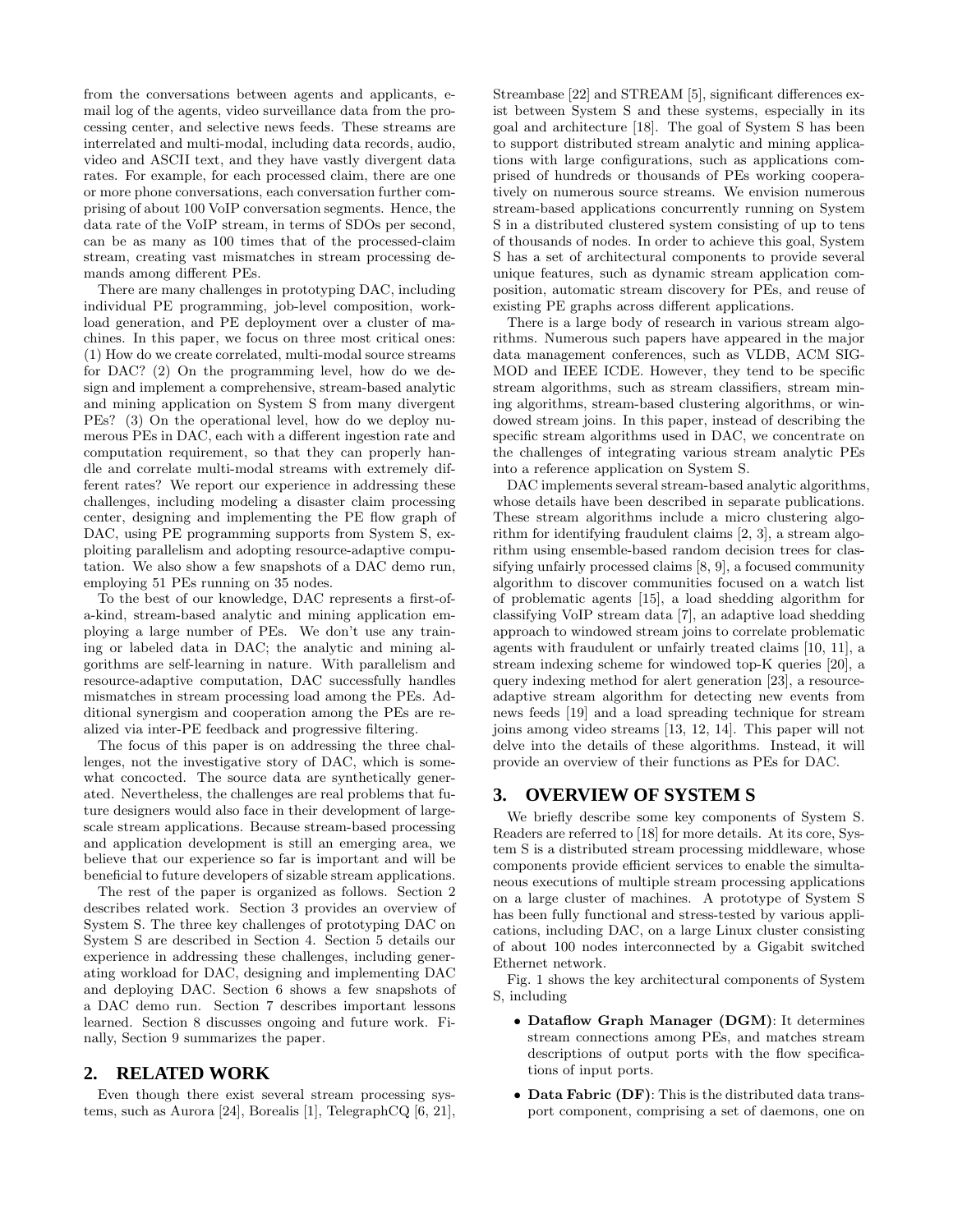

Figure 1: Key components of System S that provide services to run stream applications [18].

each node supporting the system. It establishes the transport connections between PEs and moves SDOs from producer PEs to consumer PEs.

- Resource Manager (RM): It determines the placement of PEs. It also makes global resource decisions for PEs and streams, based on runtime statistics collected from the DF daemons and the PE Execution Containers.
- PE Execution Container (PEC): It provides a runtime context and access to the System S middleware. It acts as a security barrier, preventing the user-written PE code from corrupting the System S middleware and other PEs.

Each application, or job, is expressed in terms of a data flow graph, consisting of PEs that consume and produce data streams through their input and output ports, respectively. The data flow graph is defined in a *job configuration* file, and it specifies how different PEs are to be connected via flow specifications. Each PE processes stream data objects (SDOs) that it receives, and possibly filters or transforms them and then publishes them. Associated with each PE is a PE descriptor, called a PE template. Defined in a PE template are the SDO data types allowed in the PE's input and output ports. System S supports a model where stream connections are created between input and output ports based on a publish-subscribe model. Namely, each PE specifies the streams that it produces on its output port in the PE template, and declares the characteristics of the streams that it is interested in consuming on the flow specifications in the job configuration file. System S dynamically determines the PE connections at runtime by matching SDO data types with flow specifications. This allows PEs to discover new streams that match their flow specifications whenever such new streams become available, allowing an application designer to avoid hard-wiring PE connections, tremendously increasing design flexibilities. System S adopts a global data type system following the framework of UIMA [16], which stands for Unstructured Information Management Architecture. Developed by IBM and made open source, UIMA is an open, industrial-strength, scalable and extensible platform for creating, integrating and deploying unstructured information management solutions. In System S, all the SDO

data types are defined in a single XML file, shared by all the PEs and the System S runtime.

# **4. CHALLENGES OF PROTOTYPING DAC**

As a reference application on System S, DAC must meet multiple objectives. First, DAC must be able to stress-test System S and showcase the important features of System S, such as dynamic application composition and stream discovery. Second, DAC must demonstrate the successful integration of various individual stream analytic algorithms into a comprehensive stream application, ingesting several multi-modal source streams and running on a large cluster of machines. To meet these objectives, we face many challenges. Here, we focus three major ones.

- C1: Workload generation for DAC: To fully test DAC, we need workloads that can be flexibly adjusted to exhibit different characteristics. For this reason, DAC uses a workload generator (WLG) to synthetically generate several multi-modal data streams by modeling a disaster claim processing center. The data values of the SDOs in each stream can follow an individual distribution. However, in order to create correlated data streams, the data values of the SDOs in different streams must also follow certain conditional distribution. How do we model a claim processing center, define the SDO data types and data distributions for individual streams, specify and implement correlated distributions across different streams? These are all difficult challenges for the WLG for DAC.
- C2: Design and Implementation of DAC: DAC aims to identify, in real time for further management review before the assistance money is dispensed, the fraudulent or unfairly processed claims and the problematic agents, together with their accomplices, engaged in illegal activities. To achieve these goals, individual PEs using specific stream analytic algorithms must be developed to first detect fraudulent claims, unfairly processed claims and problematic agents, respectively. The output streams from these PEs are then correlated to further filter out cases with lower degrees of confidence. After correlations, the identified cases are then used to help find communities centered around the agents who processed these cases. The identified cases are also used to generate alerts and identify top-K cases that maximize linearly weighted functions. Besides developing individual PEs, it is a big challenge to integrate so many different PEs into a comprehensive stream application. The finished DAC is a complex graph with a sophisticated job configuration. It is difficult to construct such a complex stream application all at once. How do we effectively utilize System S supports in PE programming to make the design and implementation of DAC possible? How do we achieve as much synergism and cooperation as possible among the different PEs?
- C3: Deployment of DAC: Due to the need for correlations between various streams, the use of multimodal source streams with vastly divergent rates poses a particular challenge to the deployment of DAC. To address this challenge, parallelism certainly can help. For example, a heavy stream, like VoIP, can be spread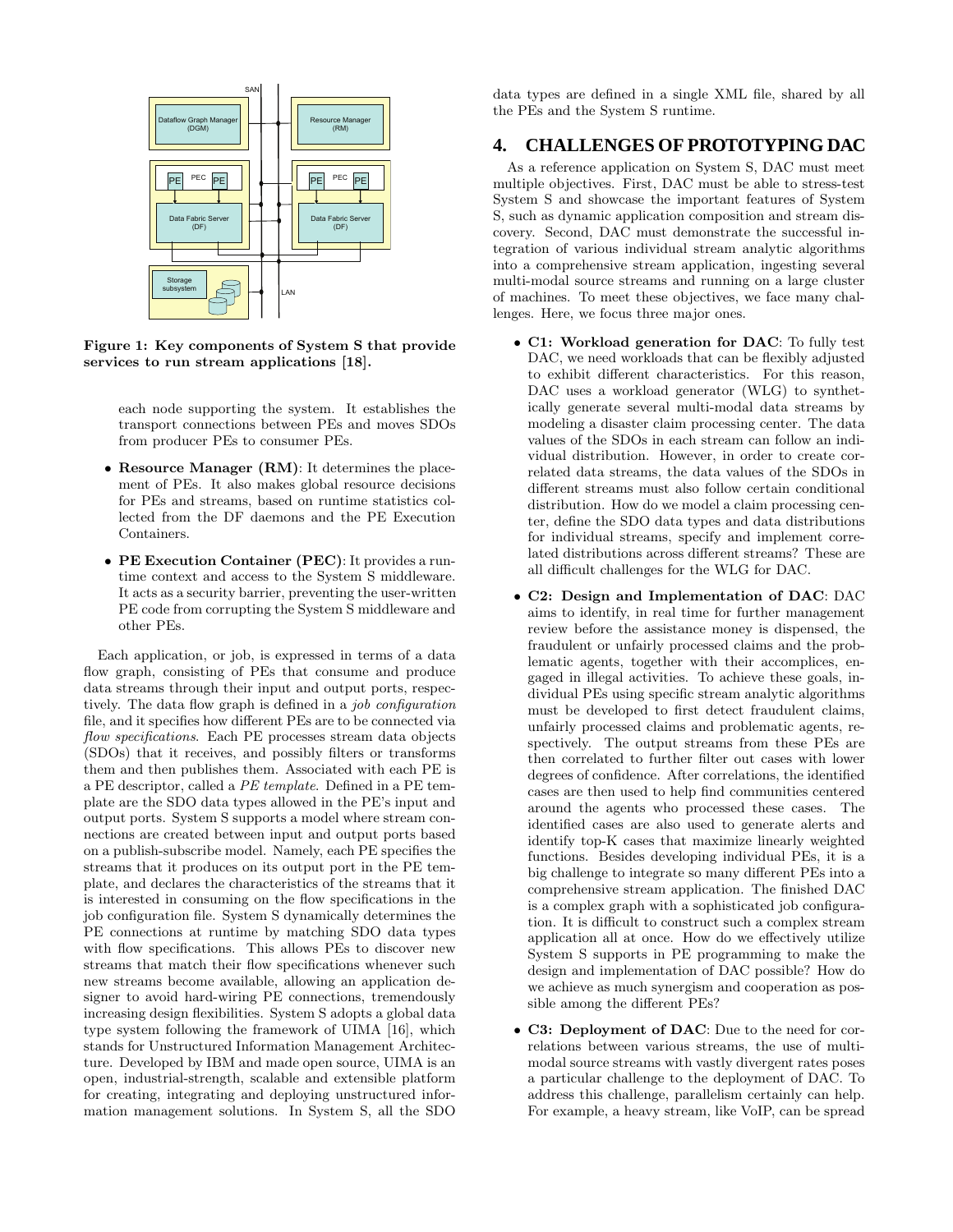over multiple PEs. However, it could be difficult sometimes, if not impossible, to partition a stream among parallel PEs due to the nature of the steam or the PE semantics. Even if parallel PEs can be used, the mismatch in processing load among PEs can still be too large. In this case, resource-adaptive computation, or load shedding, must be employed. How do we effectively use parallelism as well as load shedding to properly handle the big mismatches in processing demands across different streams?

# **5. EXPERIENCE IN PROTOTYPING DAC**

In this section, we describe our experience in overcoming these three key challenges in prototyping DAC. To make our exposition easier, we first focus on a less-complicated version of DAC, which uses three source streams: the processedclaim stream, the VoIP stream and the e-mail-log stream. This simplified DAC is nevertheless sufficient to illustrate all the challenges in our prototyping of DAC. In section 6, we will show snapshots of a demo with a more-complicated version of DAC, which ingests two additional source streams, including a video stream and a news feed stream.

## **5.1 Generating workload for DAC**

SWORD is a scalable and flexible workload generator developed for distributed data processing systems [4]. It has been used as a basis to implement the WLGs for various stream applications running on System S, including DAC. SWORD is built on the Agent Building and Learning Environment (ABLE) platform, a Java IDE for the development and runtime deployment of distributed multi-agent systems developed at IBM (see http://ableinfo.userv.ibm.com for further information about ABLE). In order to use SWORD to implement the WLG for DAC, we first need to do the following: (a) define the states and transition actions of a Petri-Net that models a disaster claim processing center, (b) specify the content model for the distributions of data values in the SDOs of various streams and (c) implement the code for the transition actions to generate the correlated streams based on the content model.

We model several activities of the agents in a disaster claim processing center. Fig. 2 shows the Petri-Net state transitions of the workload model for the simplified DAC. In this Petri-Net model, each token represents an agent in the processing center. An agent processes claims by taking phone calls from applicants. During the processing, the agent might also receive (send) certain e-mails from (to) his/her colleagues or some applicants. Three different source streams are to be generated: a processed-claim-application stream, with the SDO data type of claimApp; a VoIP stream, with the SDO data type of conversationSegment; an e-mail log stream, with the SDO data type of emailLog.

Each token can be in one of three states:

- S1 is the state where a token is when the agent is waiting for a new claim case.
- S2 is the state where a token is when the agent is processing a claim case.
- S3 is the state where a token is when the agent completes either a phone conversation or e-mail.

When an action occurs, a token makes a state transition. There are four different actions:



Figure 2: The state transitions of the DAC workload model.

- A1: An agent receives a claim case. When this happens, the token moves from S1 to S2.
- A2: An agent engages in a VoIP phone conversation with an applicant. When this occurs, the token moves from S2 to S3 or S2, if there are more conversation segments for the conversation session.
- A3: An agent engages in e-mail activities. When this occurs, the token moves from S2 to S3.
- A4: An agent finishes a case. When this occurs, the token moves from S3 to S1 or S2, if there are more conversations or e-mails for the claim case.

A claimApp SDO is generated when a token transits from S3 back to S1, i.e., an agent finishes processing a claim application. Its attributes contain information about both the applicant and the application. Applicant information include applicantID, name, address, age, gender, education-Level, race, income, etc. Application information include caseID, processorID, approvalStatus, amountClaimed, amount-Granted, etc. Some of these attribute values will be used to identify fraudulent claims and unfairly treated claims.

A conversationSegment SDO is generated when a token transits from S2 to S3, or back to S2. Its attributes contain information about a processed conversation segment after voice-to-text translation, including caseID, processorID, conversationID, segmentID, keyWords, etc. We assume that each VoIP conversation segment is represented by a few keywords, which can be obtained via a voice-to-text translation. However, we did not implement such a voice-to-text translation PE in DAC. The keywords will be used to identify problematic processors.

Several emailLog SDOs are generated when a token transits from S2 to S3. Each contains only a pair of attributes: from and to. Because only emails that are sent either from or to the processing center can be logged, at least one attribute must be an agent. These e-mail pairs will be used to build communities focused around a watch list of people. Since these communities are focused on a particular agent or set of agents, we call them "focused communities".

We assume that there is no correlation between fraudulent claims and unfairly treated claims. However, there are corre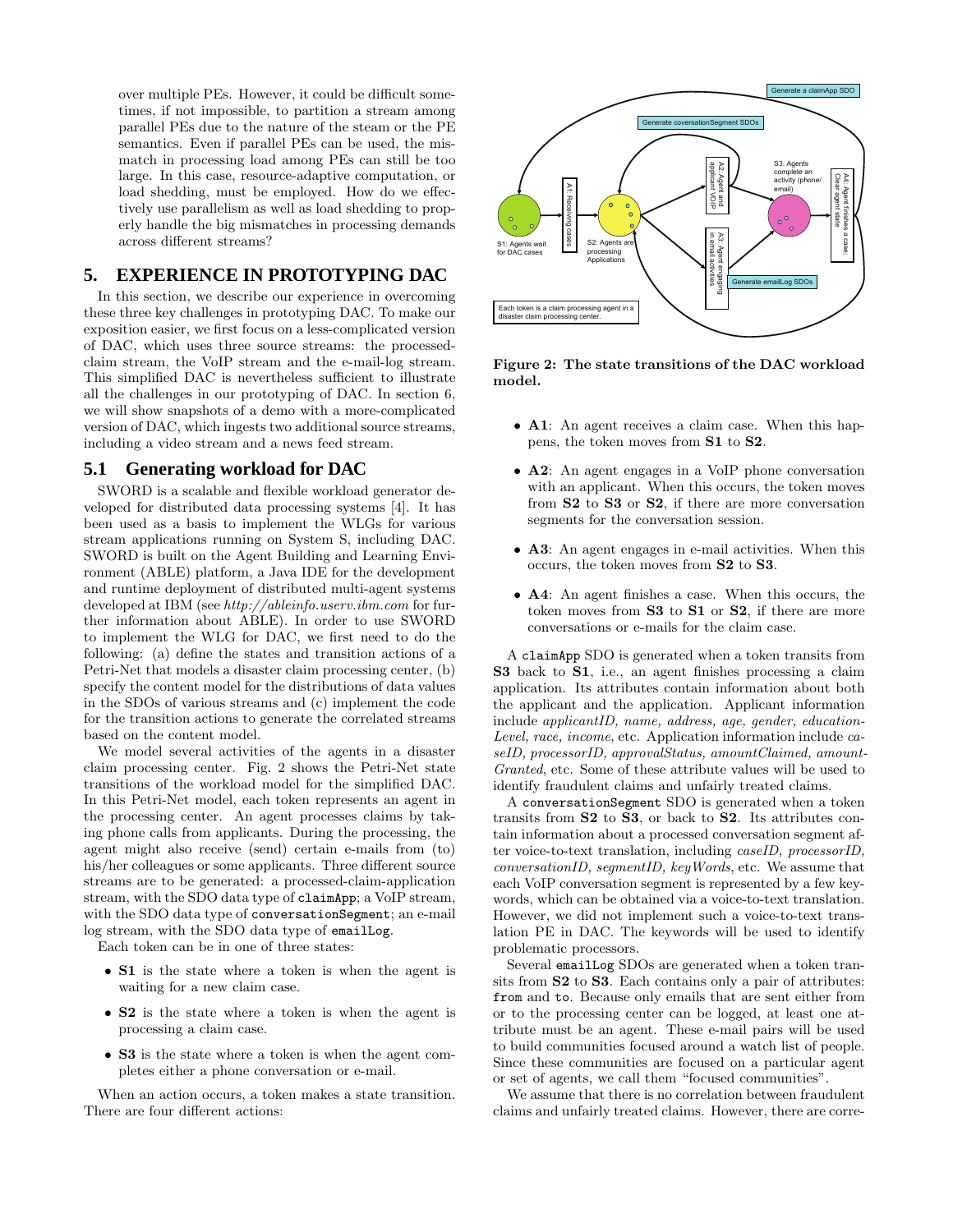lations between problematic agents (processors) and fraudulent claims, and between problematic agents and unfairly treated claims. These correlations are specified as conditional probabilities and the attribute values are generated accordingly. The emailLog SDOs are also generated with correlation in mind, aiming to generate more e-mail pairs involving agents in a criminal group participating in fraudulent or unfairly processed claims. The ranges of attribute values, as well as their distributions and conditional probabilities, are all described in a content description file, which is then loaded by SWORD to generate SDOs whose attribute values are properly correlated.

Finally, the WLG for DAC also generates the ground truth SDOs for the processed claims, agents and the criminal group. However, analytic PEs of DAC do not read the ground truth SDOs. These ground truth SDOs are only read by the sink PEs, when they are preparing performance statistics about the analytic PEs to be displayed on a GUI.

## **5.2 Designing and implementing DAC**

Besides individual PE programming, the construction of a stream application on System S requires the specification of a PE flow graph. This PE flow graph defines how various PE instances will be connected among themselves and, optionally, which node group a PE instance can be placed. The PE flow graph of DAC also tells the investigative story of how the fraudulent claims, unfairly treated claims and problematic agents are to be identified using various source streams. Here, we focus only on how we implement the PE flow graph of DAC, skipping the details about individual PE programming, which tend to be more mechanical, except for the analytic algorithm, once a designer is familiar with the programming model.

#### *5.2.1 PE flow graph of DAC*

Fig. 3 shows a functional PE flow graph of the simplified DAC, where each type of PE has only one instance. In practice, as will be shown in Section 6, multiple instances of the same PE type are usually used in a job. Each PE is depicted with one or more input ports, and one or more output ports. SDO data types are labeled above the directed edge connecting the output port and input port of two different PEs. Three source PEs are first used to receive the data records generated by the WLG, including claimApp, conversationSegment and emailLog. The source PEs wrap these records into proper SDOs based on the specified types for the three source streams.

In the simplified DAC, there are seven analytic PEs, each implementing a separate stream algorithm. They include a Micro Cluster (MC) PE, a Random Decision Tree (DRT) PE, a Focused Community (FC) PE, a LoadStar (LS) PE, a GrubJoin (GJ) PE, a top-K PE and a CES PE for alert generation. Now, we will present a functional overview of these PEs. Detailed algorithms of these PEs can be found in the references provided in the related work in Section 2.

To identify fraudulent claims, the Micro Cluster PE reads an input SDO from the claimApp stream and adds a suspicionLevel, representing how likely this application is fraudulent, to generate a suspiciousApp output SDO. Functionally, the Micro Cluster PE is an annotator. For each input SDO, it computes the level of suspicion, between 0 and 1, and annotates it to produce an output SDO. To compute the suspicion level, it examines an applicant's family size, edu-



Figure 3: The PE flow graph for a simplified DAC with three source streams.

cation level, income and the amount claimed in the application. In our implementation, the Micro Cluster PE does not filter out any input SDO, leaving the decision to the downstream PE. In this case, the threshold of suspicion level to decide whether or not a claim is fraudulent is determined by the GrubJoin PE.

The same claimApp source stream is also read by the Random Decision Tree PE. This RDT PE examines the applicant's age, race, gender, nationality, marital status and approval status. Similar to the Micro Cluster PE, it computes the level of unfairness, between 0 and 1, and annotates it to the input SDO to produce an output SDO with a data type of unfairApp, which is claimApp plus an additional attribute of unfairnessLevel. Similar to the Micro Cluster PE, the RDT PE does not filter out any input SDO, leaving the decision also to the downstream PE, the GrubJoin PE.

To determine that an agent is problematic, the LoadStar PE reads the VoIP stream containing SDOs with the data type of converstationSegment. It examines the keywords contained in each segment of the conversation between an agent and an applicant. The LoadStar PE computes a problematic measure based on the keywords that it has seen so far. If enough of a predefined set of keywords have been observed, it makes a decision to label an agent as problematic. After a decision is made, it performs load shedding by dropping SDOs from the same conversation. The LoadStar PE generates output SDOs of the type problematicProc, representing problematic processors.

We adopt a stringent criterion for flagging the cases for further management review. To be flagged, a case requires confirmation from two different channels: claimApp and conversationSegment. Hence, we use the GrubJoin PE to correlate the problematic agents with the suspicious claims and the unfairly treated claims, respectively. It implements two independent, two-way, windowed stream joins: one between problematic agents and suspicious claims, and the other between problematic agents and unfairly treated claims. Two different output streams are generated by the GrubJoin PE: suspiciousProbApp and unfairProbApp, representing suspicious claims handled by a problematic agent and unfairly treated claims handled by a problematic agent, respectively. These two streams can be immediately sent to management for review. However, to further reduce the number

<sup>&</sup>lt;sup>1</sup>We use "processor" and "agent" interchangeably.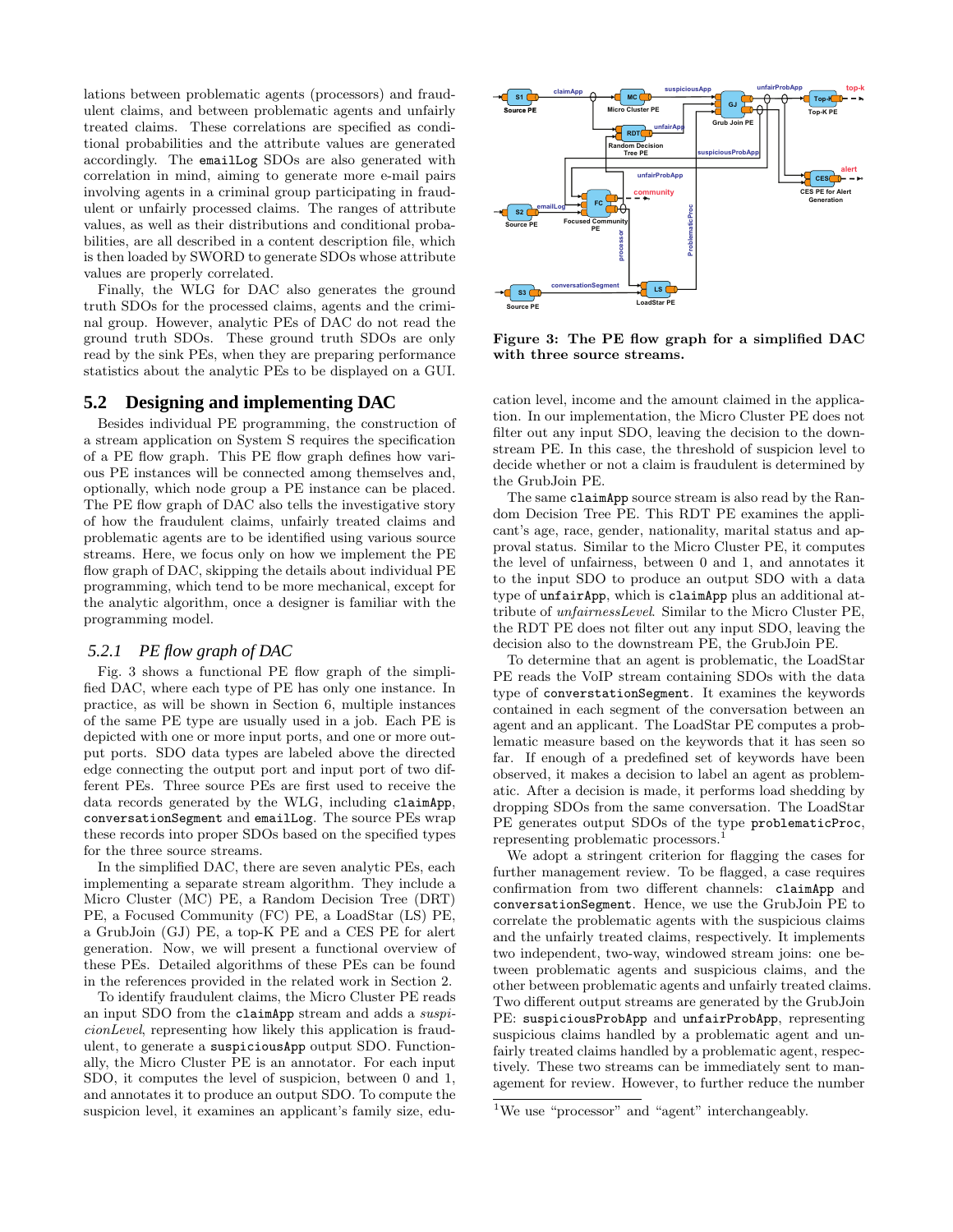of cases for review, the management is notified based on alert profiles and top-K cases of interest. Hence, the two output streams of the GrubJoin PE are further processed by the top-K PE and the CES PE.

The Focused Community PE uses the two output streams from the GrubJoin PE to first generate watch list messages. The agents or applicants in the watch list are sent to the Focused Community PE to be used as community centers. The emailLog SDOs are used to build communities around these community centers. These focused communities represent either the criminal groups that engaged in illegal activities, or just groups of friends who corresponded. If, however, an applicant is found to be in the same community as the agent processing that applicant's request, this is deemed suspicious, and the processing agent is sent to the RDT PE and the LoadStar PE for special attention in their respective classifications.

The top-K PE reads the unfairProbApp SDOs and extracts the unfairness level and the amount granted to build an approximate stream index, which uses a small amount of memory to efficiently keep track of the most "important" SDOs in a sliding window of the unfairProbApp stream. The stream index maintenance cost is small because the great majority of the incoming SDOs do not cause any changes to the index and are quickly discarded. This stream index is used to find approximately the top-K SDOs that maximize a few linearly weighted functions.

Finally, the CES PE reads from the two output ports of the GrubJoin PE. Namely, it reads both unfairProbApp and suspiciousProbApp SDOs. It extracts from these SDOs the amount granted and the unfairness level or the suspicion level. The CES PE builds a query index, where a query is represented by a conjunction of two range predicates on the amount granted and the unfairness/suspicion level. These queries represent the alert conditions that are set up in advance to monitor the claim processing center. Proper alerts will be raised whenever an SDO that falls into the ranges of those queries is received by the CES PE. Thousands of such range queries are loaded by the CES PE initially to construct a query index. Upon receiving an input SDO, the CES PE uses the query index to rapidly identify all the queries that cover the SDO and raise the alerts associated with these identified queries.

#### *5.2.2 Extensible application composition*

In general, the PE flow graph of a stream application can be rather complex, making it difficult to specify correctly all at once. Mistakes can be rather difficult to debug and fix. Fortunately, System S allows a complex stream application to be incrementally extended by adding a simpler subgraph to an existing, more complex graph. It dynamically determines the stream connections among the PEs at runtime by matching stream descriptors with PE flow specifications. This allows PEs to immediately recognize new streams that match their flow specifications when the new streams are available. This is a unique and powerful support by System S, and proved to be very useful in our development of DAC, even for the simplified one.

In the course of our development, individual PEs are designed and implemented separately by different designers. Each PE is first independently tested, using a simple PE flow graph connecting the PE with a test source PE and a sink PE. Then, we integrate them by adding each time an

additional PE to the existing PE flow graph. With this extensible composition, we were able to successfully integrate 51 PEs into a rather complex DAC (see Fig. 5). It would have been impossible to debug if these 51 PEs were to be specified all at once in a job configuration file.

## *5.2.3 Inter-PE feedback and progressive filtering*

To further enhance synergism among the PEs in DAC, we employed several inter-PE feedbacks. Namely, the output SDOs of a downstream PE are sent back to and consumed by an upstream PE. In general, inter-PE feedbacks have significant benefits, such as reduction in stream processing demands and improvement in quality of solutions. For example, in Fig. 3, two kinds of output SDOs, suspiciousProbApp and unfairProbApp, generated by the downstream Grub-Join PE are sent back to the upstream Focused Community PE. These feedback SDOs help significantly lower the processing demands on the Focused Community PE by reducing the number of potential communities that need to be focused on. Moreover, the output SDOs of the Focused Community PE are in turn sent back to both the Micro Cluster PE and the LoadStar PE. In this case, the quality of solutions is increased by allowing the Micro Cluster PE and the Load-Star PE to pay special attention to those cases involving problematic persons from these feedbacks.

A different form of synergism achieved among the PEs in DAC is progressive filtering. Data rates are the highest on the PEs that are closer to the sources, i.e., the left-hand side of a PE flow graph. These source streams are typically high-volume, low-level sensor data. As each stream goes through different PEs in successive stages, the rate is progressively reduced. Finally, on the right-hand side of a PE flow graph, high-level events are detected occasionally. For example, the high input data rate of the LoadStar PE in Fig. 3 is progressively filtered down to a low output rate at the top-K PE. This progressive filtering nature is true for most, if not all, of stream applications. For instance, in a stream application monitoring the complex production steps in a semiconductor manufacturing plant, a large number of rapid source streams, each comprising of high-volume sensor readings, can be progressively filtered down to a small number of infrequent, high-level alerts.

# **5.3 Deploying DAC**

The use of multi-modal source streams—such as claim record, e-mail log and VoIP—creates significant challenges in the deployment of DAC. The vastly divergent stream rates result in huge mismatches in the processing demands among the PEs. For example, in Fig. 3, as the Micro Cluster PE and the RDT PE analyze a processed claim record, the Focused Community PE must process about 50 e-mail log records, and the LoadStar PE must process about 100 conversation segments, each containing about 30 or so keywords. Hence, the processing load ratio of MC:FC:LoadStar is roughly about 1:50:100, if we use the number of input SDOs as an estimate for the PE processing load. If not properly handled, the mismatch in processing load can render the entire DAC application infeasible, because the Grub-Join PE will not generate any result at all when one tuple expires before the tuples with which it is to be joined even arrive. In particular, the problematicProc stream cannot be joined with the suspiciousApp stream or the unfairApp stream by the GrubJoin PE because it takes 100 times more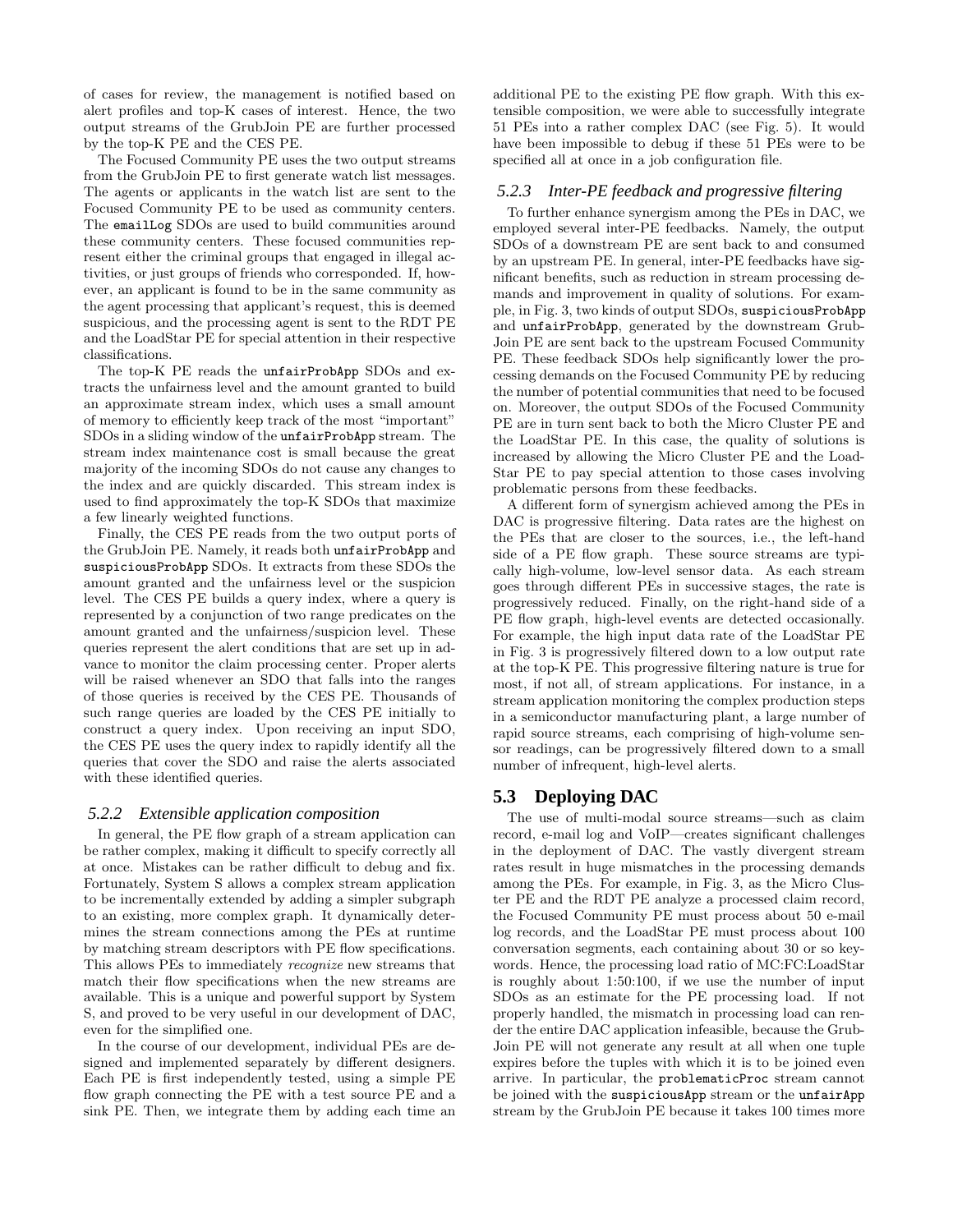time to process a conversation by the LoadStar PE than that to process a claim by the MC PE or the RDT PE.

In this section, we describe our experience in addressing this challenge by using parallelism and resource-adaptive computation, i.e., load shedding. We use both parallelism and load shedding for the LoadStar PE to cut down more than 90% of its load on the conversationSegment stream. For the GrubJoin PE, we use a large join window size as well as adaptive load shedding to deal with the challenge. We encountered a similar problem with the Focused Community PE. However, PE replication does not reduce the processing load on the emailLog stream since every email must be examined for its relevance to every community. A decomposition of the Focused Community PE into a front-end FC and a back-end FC is needed to handle this problem.

#### *5.3.1 Parallelism*

Multiple PE instances, i.e., parallel PEs, can be used to receive and process a stream. In order to evenly spread a stream among the PE instances downstream, System S provides a very powerful support. It is a content-based flow specification to allow the SDOs from an output port of a PE to be spread among the input ports of many PE instances.

For example, five LoadStar PE instances are used in the DAC demo shown in Fig. 5. The input flow spec of one of the LoadStar PE instances is specified as follows:

#### fs0=[;mod(conversationSegment:caseID, 5, 2)]

It tells the System S runtime to send only those conversation segment SDOs with  $caseID\%5 = 2$ . As such, the conversation segment SDOs are distributed in a round-robin fashion among the five LoadStar PE instances based on the caseID attribute value. There is no need to write a special PE to distribute a stream among multiple PEs. The distribution is automatically handled by the runtime of System S.

The conversationSegment stream can be evenly spread among the LoadStar PEs. This is because the VoIP conversation segments can be grouped into different conversations, based on the caseID in each SDO, and each LoadStar PE can then be processing only the SDOs from the same conversation. However, depending on the nature of the stream and the semantic of the PE analytic, sometimes a stream cannot be spread among multiple PEs. In this case, a simple replication of PEs does not reduce the processing load on the stream.

For instance, the emailLog stream cannot be easily spread among multiple Focused Community PEs. In the Focused Community PE, one community is maintained for each of a list of problematic agents or suspicious applicants to be watched [15]. Because an e-mail SDO can potentially be connected to any of the maintained communities, even if we partition the watch list among the multiple FC PEs, each FC PE still needs to receive all the e-mail SDOs. We can make use of the dynamic flow specification to reduce this number, but this made the flow-specification computation too costly and brought little increase in efficiency. Hence, the use of multiple FC PEs would not reduce the processing load on the emailLog stream.

To address this problem, we decompose the Focused Community PE into a front-end FC PE and a back-end FC PE. Without delving too much into the FC algorithm [15], we provide an overview of the technique here. For a given community, the Focused Community algorithm keeps a list of community members (called the core) as well as the community's fringe, agents not in the community, but close to the community. For each of these agents it keeps two counters, one for the number of in-community connections, and a second for the outside-community connections. Periodically, it uses these counters to recompute both the community and the fringe as described in [15]. Informally, more in-community connections pull agents from the fringe into the community proper, while more outside-community connections pull agents from the community to the fringe.

The original Focused Community PE did both counting of emails and the recomputation. The new approach divides these two tasks. A back-end FC PE supplies the relevant agent lists (core and the fringe) to the front-end FC PEs and periodically recomputes the communities. A front-end FC PE updates the counters for the agent lists supplied, and periodically pushes updates to the back-end FC PEs. Thus, many front-end PEs may serve a single back-end FC PE. The emailLog SDOs are spread among all the front-end FC PEs. This way the impact of any single e-mail SDO on any community will be accurately accounted for by one of the front-end FC PEs. Each front-end FC PE then periodically sends a summary of all the communities to all of the backend FC PEs. Each back-end FC PE accumulates statistics for only a subset of the watch list, effectively parallelizing the computation.

#### *5.3.2 Resource-adaptive computation*

Even if a stream is spread among multiple downstream PEs, the mismatch in processing load among PEs can still exist. For example, with five LoadStar PEs, the number of conversationSegment SDOs received by a LoadStar PE can still be 20 times that received by the Micro Cluster PE or the RDT PE. Furthermore, stream rates can be bursty as well. Parallelism in itself will not be effective to cope with bursty rates. Hence, besides parallelism, resource-adaptive computation, i.e., load shedding, is required in stream processing. We briefly describe two load shedding approaches adopted in DAC, one used by the LoadStar PE [7] and the other used by the GrubJoin PE [10, 11].

An agent is considered to be problematic if certain types of keywords found in a conversation have reached a predefined intensity level [7]. Once the intensity level is reached, we do not need to examine any more SDOs from the same conversation and LoadStar will drop the subsequent SDOs. System S provides a dynamic flow specification mechanism to allow a PE to drop SDOs dynamically. In addition, if the LoadStar PE is not yet certain about whether a conversation is problematic, it can still drop some conversation segment SDOs via sampling. Namely, it dynamically informs the System S runtime that only samples of the conversation segment SDOs should be delivered while others are dropped. In our DAC demo runs, over 90% of the SDOs from the conversationSegment stream are dropped by the LoadStar PE, and yet we maintain a false negative ratio at about 2-3%.

In the GrubJoin PE, an incoming SDO from one of the streams is used to join with all the SDOs from another stream that are stored in a join window, i.e., join buffer. If input rates are too high, the windowed join operations may not be performed 100%, thus requiring load shedding [10, 11]. In GrubJoin, the join operations are performed selectively on the highest-valued regions of a join window to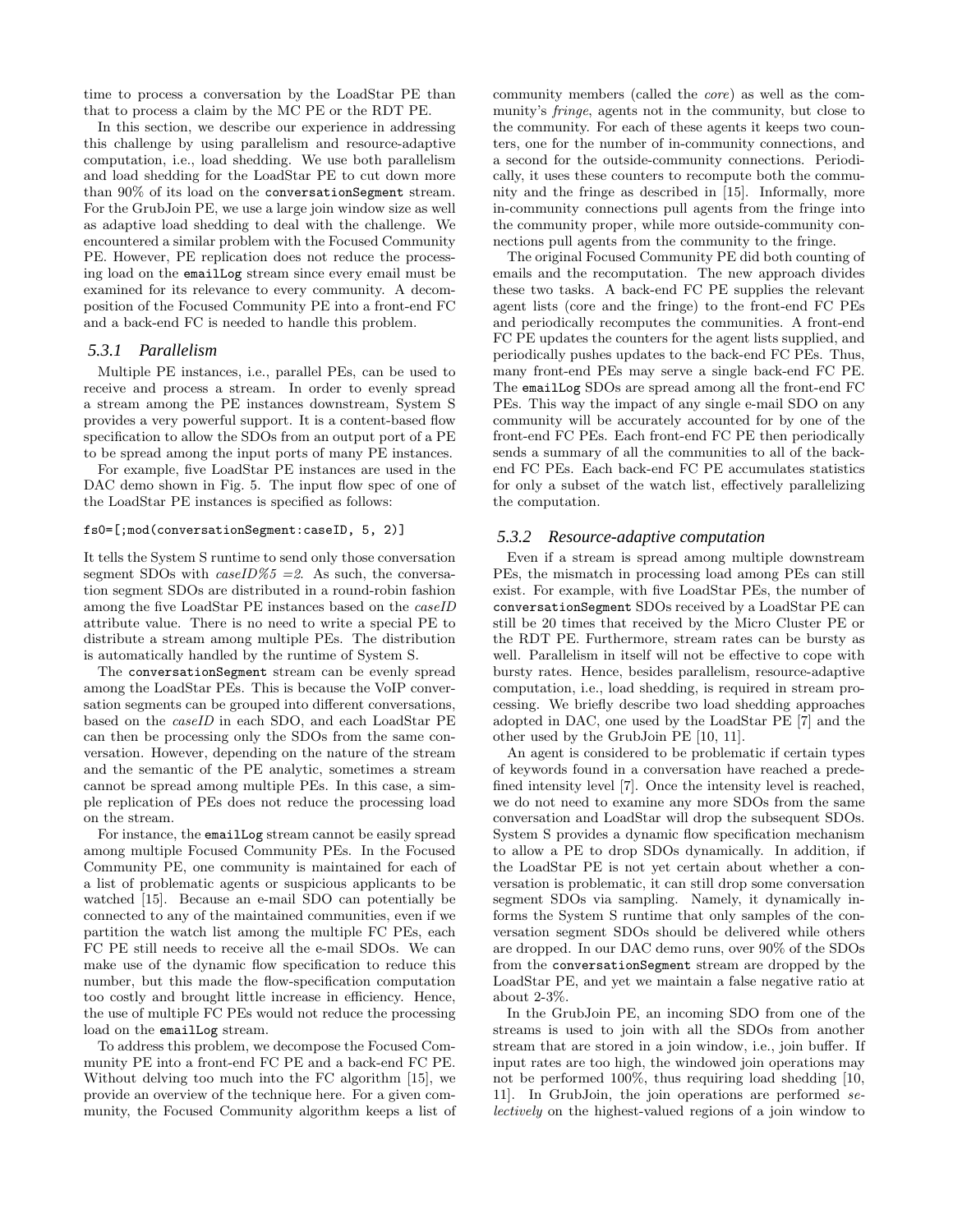maximize the join output rate. Periodically, a full-join operation is performed to sample and determine the relative usefulness of the regions of a join window. The experimental results in [11] show that GrubJoin is vastly superior to random tuple dropping. In the next section, we will further demostrate that GrubJoin is as good as the full join even if we shed almost 20% of the load.

# **6. SNAPSHOTS OF A DAC DEMO RUN**

DAC has been fully integrated with nine different types of stream analytic PEs and stress-tested on System S. It has been running robustly each time for over many days on System S. In this section, we show a few snapshots of a DAC demo run. Besides the seven types of PEs described in Section 5.2.1, in this demo run we also deployed two additional types of PEs: an On-line New Event Detector (ONED) PE and a Load Diffuser (LD) PE.

The ONED PE reads ASCII news articles from several news feed streams and detects the first articles that mention previously unseen events [19]. It then searches for location names appeared in these articles. The location data are then used by the Micro Cluster PE to adjust its algorithm. In addition, it also measures the importance of each news source continuously. Such importance measure can be used for resource-adaptive computation. If load shedding is needed, news articles coming from the sources of less importance will not be processed.

The Load Diffuser PE, together with several Join PEs and a Fusion PE, performs distributed, multi-way, windowed stream joins over annotated video streams taken from the claim processing center. These videos captured who is with whom in the processing center. We assumed that certain face recognition algorithm has been first used to recognize and annotate pairs of agents who appeared together on the same video frame. Given high video stream rates and large join windows, a stream join often has large resource requirements that exceed the capacity of a single node. To address this problem, the Load Diffuser PE [14, 12, 13] dynamically spreads the join workload among multiple nodes. Unlike other operators, a stream join presents new challenges for load diffusion. First, a stream join requires the diffusion scheme to observe a correlation constraint, that is, each SDO needs to join with the SDOs stored in the join windows of all the other streams. Second, the load diffusion scheme must also be adaptive to the dynamically changing stream environment. To overcome these challenges, the Load Diffuser PE employs a spectrum of semantics-preserving tuplerouting schemes, which (1) preserve the stream join accuracy while spreading tuples to different nodes; (2) achieve fine-grained load balancing among distributed nodes; and (3) perform semantics-preserving, on-line adaptations to dynamic stream environments. The outputs of different Join PEs, which are pairs of persons seen together in the same video, are merged by the Fusion PE and then used as another stream of connected pairs, similar to the e-mail pairs from the emailLog stream, by the Focused Community PE for criminal group identification.

Fig. 4 shows the PE flow graph of a demo run organized by job. The PE flow graph is generated by a tool called Streamsight, an Eclipse plug-in developed at IBM Research to visualize PE connections in stream processing. For the demo run, there are 51 PE instances in total, organized as six different jobs. The six jobs represent five



Figure 4: PE flow graph of a DAC demo organized by job.

groups of PEs deployed to process five source streams of different modalities and another group for correlating, top-K and alert generation. From the bottom to the top of Fig. 4, these six jobs involve (a) Load Diffuser PEs processing annotated video streams, (b) Focused Community PEs handling e-mail streams, (c) LoadStar PEs processing VoIP streams, (d) GrubJoin, top-K and CES PEs dealing with correlation, top-K and alert generation, (e) Micro Cluster and RDT PEs handling processed claim streams and (f) Online New Event Detector PE processing news feed streams, respectively. There are three WLG instances running on 3 separate nodes, each modeling 30 agents and generating the various data streams associated with those 30 agents.

Fig. 5 show two other views of the same PE flow graph, organized regularly (left) and by host (right). For each modality of the five source streams, there are three source PEs to receive workload from the three WLG instances, respectively. For example, PEs 43-45 are the three source PEs used to receive data records of, and prepare SDOs for, the conversationSegment stream. For the VoIP streams, five LoadStar PEs (46-50 in the left graph of Fig. 5) are used. For the annotated video streams, a Load Diffuser PE (74) is used to distribute the annotated video SDOs among six Join PEs (75-80) and then a Fusion PE (81) is used to combine the join results. These 51 PEs are placed on 35 cluster nodes (see the graph on the right of Fig. 5). Some nodes have multiple PEs while others have only one single PE. As clearly shown in Fig. 5, the PE flow graph of a complete DAC is rather complex. We successfully coped with this complexity by incrementally integrating an additional subgraph to the existing, more complex DAC graph.

For the demo, each PE type also provides a GUI to showcase in real time its own key features. Relevant statistics are produced by the analytic PEs and send to individual sink PEs for output display by the GUIs. Fig. 6 shows a snapshot of the output GUIs of a DAC demo run. From the top-left corner running counterclockwise, they are the output GUIs of the LoadStar PE, the GrubJoin PE, the CES PE, the top-K PE, the ONED PE, the Focused Community PE, the RDT PE and the Micro Cluster PE, respectively.

The LoadStar GUI (top left of Fig. 6) shows that over 90% of the load is shed, and the false positive and false negative ratios are around 45% and 2-3%, respectively. In our demo,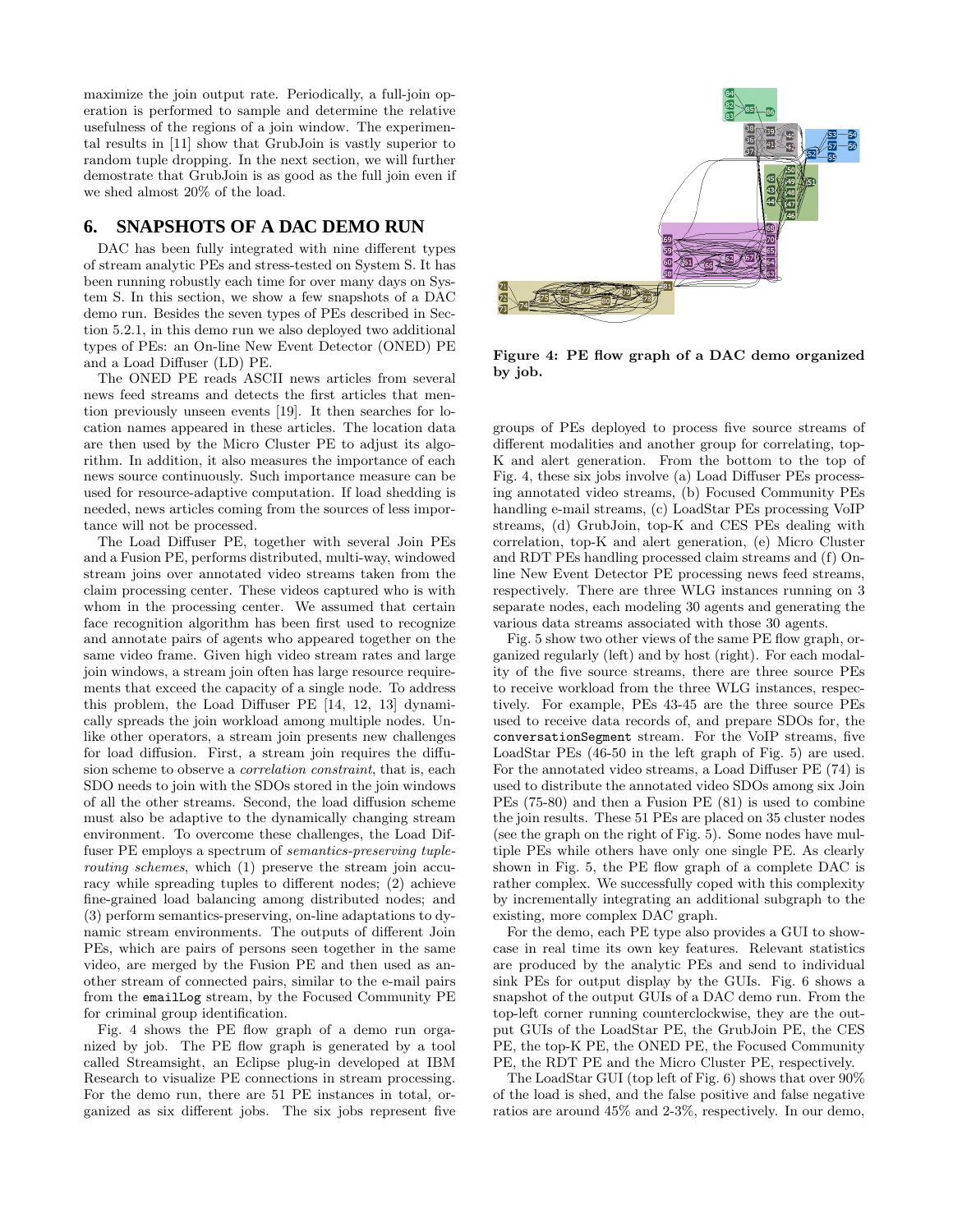

Figure 5: Two other views of the PE flow graph organized regularly (left) and by host (right).



Figure 6: A snapshot of the output GUIs of a DAC demo run.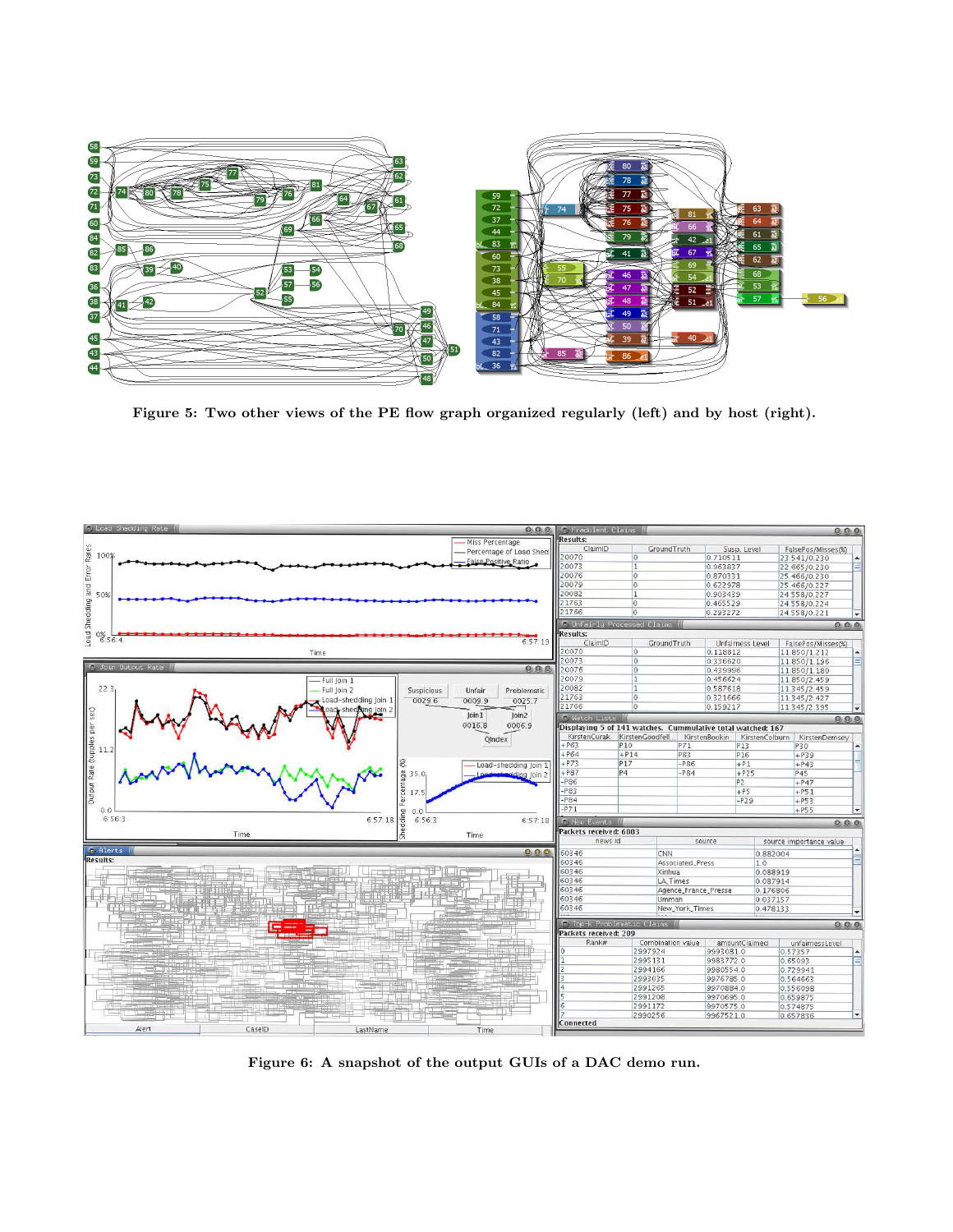the ground truth is embedded in the claimApp stream as additionally attached SDOs. However, the analytic PEs did not have access to it. This is enforced by the flow specification of the job configuration. System S allows SDOs in a stream to be read by a PE only if the types of the SDOs match with the flow specification of the PE. The ground truth is only used by a sink PE when it is computing the quality of solution for display.

The GrubJoin GUI (second left of Fig. 6) shows the join output rates of four different cases and the load shedding percentage in real time. We controlled the load shedding percentage dynamically to showcase the effectiveness of the load-shedding joins. The GrubJoin PE performs two independent joins: one between suspicious claims and problematic agents and the other between unfairly treated claims and problematic agents. We also performed a full join as a comparison to the load-shedding join. From this snapshot, it shows the load-shedding joins match almost perfectly with the full joins during a period when the percentage of load shedding is as large as 20%. Only when the load shedding reaches more than 30% do we see the output rate of one load-shedding join drops meaningfully below that of the corresponding full join.

The output GUI of the CES PE (bottom left of Fig. 6) highlights in red color those squares that are penetrated by an incoming SDOs. Each square represents the predicate condition of a query alert covering two range attribute values of the input SDOs: amount granted and the suspicion/unfairness level. Different set of overlapping rectangles are rapidly flashed in red color in real time, demonstrating the fast search time of the query index in the identification of the alert conditions for an incoming SDO.

All the GUIs on the right-hand side of Fig. 6 are in various table forms of a sliding window. These table entries move fast in our demo. Both the Micro Cluster GUI (top right) and the RDT GUI (second right) show the case IDs, ground truth, suspicion/unfairness level and the false positive/false negative ratios. For both, the false negatives are very low, less than 3%, but the false positives can be as high as 30%. Similar to the LoadStar PE, we adjusted our PE parameters so that the false negatives, or misses, are low while the false positives are allowed to be a bit higher. The Focused Community GUI (third right) shows the members of various focused communities. Here, we only showed the agent IDs. A plus sign in front of an ID indicates that it is a false positive while a minus sign indicates a false negative. No sign indicates it matches with the ground truth. Finally, the ONED GUI (fourth right) shows the importance level of each news feed source, such as the LA Times, New York Times or Xinhua News Agency; the top-K GUI (bottom right) shows the top SDOs from the problematic and unfairly processed claims.

Fig. 7 shows the output GUI of the Load Diffuser PE, which tries to spread stream join workload among six join operators, each running on a different node. We activate different numbers of Join PEs to test how the Load Diffuser PE adapts to the change of available resources. On the top line chart, it shows the overall output rate of the cluster of PEs. The second line chart shows the number of Join PEs deployed. The third line chart shows the output rate of the first Join PE; the fourth line chart shows that of the second Join PE; and the bottom line chart shows that of the sixth Join PE. The experiments show that the Load Diffuser PE



Figure 7: The output GUI of the Diffuser PE.



Figure 8: The aggregate ingestion rate of the three hosts running the source PEs.

can achieve balanced workload distribution among available Join PEs, and dynamically re-distribute the workload when available resources change.

Finally, we present two performance charts of the DAC demo run. Fig. 8 shows the aggregate ingestion rate of the DAC demo run. It aggregates the data coming into, and flowing out of, the three nodes running all the 15 source PEs (see Fig. 5). In terms of bytes per second, the ingestion rate is around 7.5M bytes/second, or about 60M bits/second. In terms of number of SDOs per second, the number of SDOs transferred via these source PEs is 4-5K SDOs/second. Note that these numbers do not include those more than 90% of conversationSegment SDOs that are dropped by the Load-Star PEs. In System S, the Data Fabric implements the load shedding instructed by the LoadStar PE by not sending those SDOs from the output ports of the source PEs. Hence, those dropped SDOs are not counted in Fig. 8. It would have been significant higher if more than 90% of the conversationSegment SDOs were counted. Note that we have not yet optimized the deployment of DAC, which is still ongoing work.

Fig. 9 shows the impact of input thresholds of the Grub-Join PE on the trade-off between false negatives and false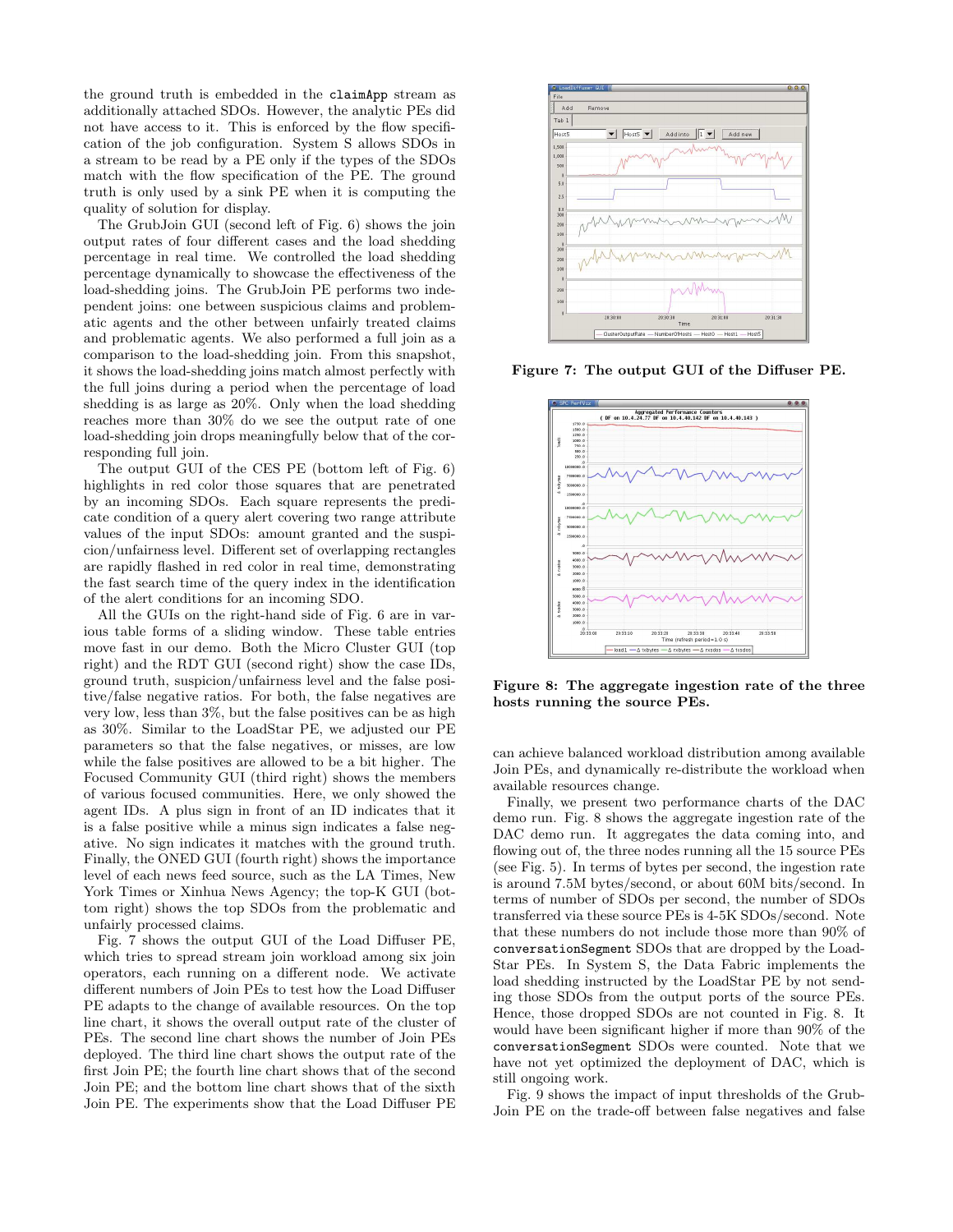

Figure 9: The impact of the input threshold of the GrubJoin PE on the quality of solution.

positives. In our demo, we set thresholds on the unfairness level and the suspicion level, respectively, of the input ports of the GrubJoin PE. Only those claim SDOs with high suspicion levels or unfairness levels were joined with the problematic agents. We ran the demo multiple times with different threshold settings and compared the results with the ground truth. With threshold of 0.8 for both the unfairness and the suspicion levels, the results have less than 20% of false positives but more than 40% of false negatives. On the other hand, if the threshold is set to 0.5, the false negatives are reduced to around 10% while the false positives only increase to no more than 30%. From these observations, it is preferable to set the threshold lower to reduce the false negatives, hence increasing the quality of solution. Besides, the increased load due to the lowered thresholds can be handled by the GrubJoin PE via proper load shedding.

# **7. LESSONS LEARNED**

We learned several valuable lessons in the course of prototyping DAC. First, programming a complex stream application with many PEs can be difficult. System S made it substantially easier with important PE programming supports. In particular, System S uses a global data type system. Together with the flow specifications and the PE templates, the global type system makes connecting PEs simple. The flow specification is a powerful tool to spread a stream with a high data rate, like VoIP, to multiple PEs downstream. There is no need to construct a special PE to accomplish the task. In addition, the flow specification also allows a PE to automatically receive SDOs from other PEs whenever the SDOs are available. This property makes it possible to avoid hard-wiring PE connections in a job configuration. As a result, we can run a PE even if some of the upstream PEs, from which the PE is to receive SDOs, are currently not running. The power of flow specifications became evident when multiple LoadStar PEs were used to process the conversationSegment SDOs. With simple flow specifications, each LoadStar PE is receiving only a subset of the VoIP conversations. Moreover, the output streams produced by all the LoadStar PEs are automatically connected to the same input port of the GrubJoin PE (see Fig. 5).

Secondly, debugging a distributed stream application is difficult and painful. Fortunately, Streamsight was available in the middle stage of our development to visualize PE connections as well as runtime statistics, such as the data rates on PEs and streams. With proper colors, Streamsight allows us to visualize in real time if a particular PE has become a performance bottleneck, enabling us some degree of performance tuning. Even with Streamsight, however, it is still a challenge to debug a large-scale stream application, especially if the PE flow graph is complex. We have learned to cope with this difficult challenge with incremental designs. Namely, we started with a simple graph and then gradually increased the complexity by adding additional subgraphs one at a time.

Thirdly, parallelism in itself is not sufficient to handle mismatches in stream processing demands among different PEs. Besides parallelism, resource-adaptive computations are required. In the development of DAC, we spent a long time trying to deal with the huge mismatch in stream processing requirements between the LoadStar PE and the Micro Cluster PE or the RDT PE. We could not get any meaningful join output from the GrubJoin PE at first because SDOs from the LoadStar PE did not arrive in time before the correlated SDOs from the suspiciousApp stream or the unfairApp stream were pushed out of their respective join windows. Only after we applied resource-adaptive computation to the LoadStar PE with dynamic flow specifications provided by System S, did we start to observe join outputs from the GrubJoin PE.

## **8. ONGOING AND FUTURE WORK**

Currently, we are working on the various optimization issues of DAC, e.g., optimal PE placement on the cluster of nodes, with an aim to maximize the ingestion rate of DAC. Specifically, how many parallel PEs should we use for the LoadStar PE? How about the Focused Community PE? Where should PEs be placed to minimize network congestion while ensuring that all get enough processing? How do we learn the communication as well as computation demands of individual PEs? These issues are related to the SODA component of System S. SODA is the optimizing scheduler for System S. It first picks a subset of jobs to execute from a huge collection of jobs submitted, with a goal to maximize measure of importance subject to job priorities and requirements. For those jobs that will be executed, SODA chooses a set of candidate nodes for each PE from a distributed cluster of heterogeneous processing nodes, with a goal to minimize the stream traffic across the network while respecting resource matching, security and a lot of other constraints. It then chooses fractional allocations of PEs to processing nodes while respecting candidate nodes. We are working with the SODA team to have optimized placement of DAC PEs on the cluster nodes.

Multi-core Cell processors [17] have been jointly developed by Sony, Toshiba and IBM to power the new Sony PlayStation 3 (PS3) game consoles. In each Cell processor, there are multiple Special Processing Units (SPUs) designed mainly for data intensive computations for the PS3 machines. However, there are efforts to use the Cell processors to perform fine-grained parallel computations in other domains as well, especially in scientific computing. We are also investigating if stream analytic algorithms can be effectively parallelized by exploiting the multi-core SPUs in the Cell processors.

## **9. SUMMARY**

In this paper, we have described three key challenges of,